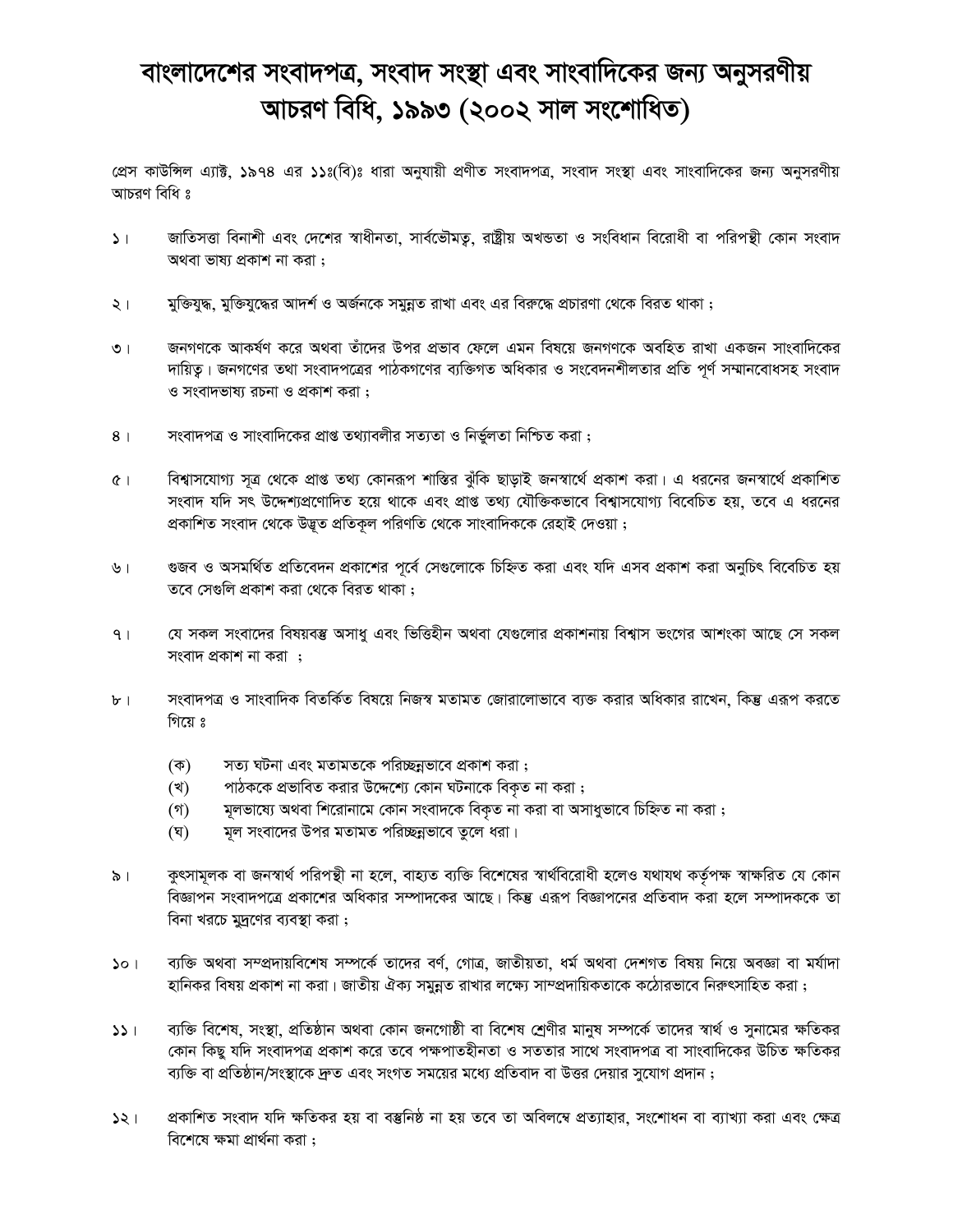- জনগণকে আকর্ষণ করে অথচ জনস্বার্থ পরিপন্থী চাঞ্চল্যকর মুখরোচক কাহিনীর মাধ্যমে পত্রিকা কাটতির স্বার্থে রুচিহীন ও  $501$ অশালীন সংবাদ ও অনুরূপ ছবি পরিবেশন না করা ;
- অপরাধ ও দূর্নীতি প্রতিরোধের লক্ষ্যে সংবাদপত্রের যুক্তিসঙ্গত পন্থা অবলম্বন করা;  $58<sub>1</sub>$
- অন্যান্য গণমাধ্যমের তুলনায় সংবাদপত্রের প্রভাবের ব্যাপ্তি ও স্থায়িতু তুলনামূলকভাবে বেশী। এ কারণে যে সাংবাদিক  $361$ সংবাদপত্রের জন্য লিখবেন তার সূত্রের বিশ্বাসযোগ্যতা ও সংবাদের সত্যতা সম্পর্কে বিশেষভাবে সাবধান থাকা এবং ঝুঁকি এড়ানোর জন্য সূত্রসমূহ সংরক্ষণ করা;
- কোন অপরাধের ঘটনা বিচারাধীন থাকাকালীন সব পর্যায়ে তার খবর ছাপানো এবং মামলা বিষয়ক প্রকৃত চিত্র উদঘাটনের  $192$ জন্য আদালতের চূড়ান্ত রায় প্রকাশ করা সংবাদপত্রের দায়িত্বের মধ্যে পড়ে। তবে বিচারাধীন মামলার রায়কে প্রভাবিত করতে পারে, এমন কোন মন্তব্য বা মতামত প্রকাশ থেকে চূড়ান্ত ঘোষণার আগ পর্যন্ত সাংবাদিককে বিরত থাকা ;
- সংবাদপত্রে প্রকাশিত প্রতিবেদনের সাথে প্রত্যক্ষভাবে সম্পর্কিত পক্ষ বা পক্ষ সমূহের প্রতিবাদ সংবাদপত্রটিতে সমগুরুতু  $391$ দিয়ে দ্রুত ছাপানো এবং সম্পাদক প্রতিবাদলিপির সম্পাদনা কালে এর চরিত্র পরিবর্তন না করা ;
- সম্পাদকীয়ের কোন ভুল তথ্যের দ্বারা ক্ষতিগ্রস্থ পক্ষ যদি প্রতিবাদ করে, তবে সম্পাদকের নৈতিক দায়িতু হচ্ছে একই  $5b +$ পাতায় ভুল সংশোধন করে দুঃখ প্রকাশ করা ;
- বিদ্বেষপূর্ণ খবর প্রকাশ না করা;  $351$
- সম্পাদক কর্তৃক সংবাদপত্রের সকল প্রকাশনার পরিপূর্ণ দায়িত্ব স্বীকার করা; ২০।
- কোন দুর্নীতি বা কোন ব্যক্তির বিরুদ্ধে আর্থিক বা অন্য কোন অভিযোগ সংক্রান্ত প্রতিবেদন তৈরী করার ক্ষেত্রে ২১ । প্রতিবেদকের উচিৎ ঘটনার সত্যতা সম্পর্কে সাধ্যমত নিশ্চিত হওয়া এবং প্রতিবেদককে অবশ্যই খবরের ন্যায্যতা প্রতিপন্ন করার মত যথেষ্ট তথ্য যোগাড় করা;
- প্রতিবাদ হয়নি এমন দায়িতুহীন প্রকাশনা খবরের উৎস হতে পারে, তবে পূণঃমুদ্রণ করা হয়েছে নিছক এই অজুহাতে কোন ২২। সাংবাদিক কোন সাংবাদিকের কোন খবর সম্পর্কে দায়িত না এডানো;
- সমাজের নৈতিক মূল্যবোধের অধঃপতন তুলে ধরা সাংবাদিকের দায়িতু, তবে নারী-পুরুষঘটিত অথবা কোন নারী সংক্রান্ত ২৩। প্রতিবেদন/ছবি প্রকাশের ক্ষেত্রে একজন সাংবাদিকের অতিরিক্ত সাবধানতা অবলম্বন করা ;
- কোন ব্যক্তি সংবাদপত্র, গণমাধ্যম, প্রতিষ্ঠানে সাংবাদিকরূপে চাকুরী গ্রহণ কালে আচরণবিধির পরিশিষ্টে উল্লেখিত  $28<sub>1</sub>$ শপথনামা 'ক' সম্পাদকের সামনে পাঠ ও স্বাক্ষর দান করতে বাধ্য থাকা ;
- প্রেস কাউন্সিল এ্যাক্ট, ১৯৭৪ এর ১১(বি) ধারা অনুযায়ী সংবাদপত্র প্রকাশক আচরণবিধির পরিশিষ্টে উল্লেখিত শপথনামা  $\sqrt{6}$ 'খ' পাঠ ও স্বাক্ষর করতে বাধ্য থাকা :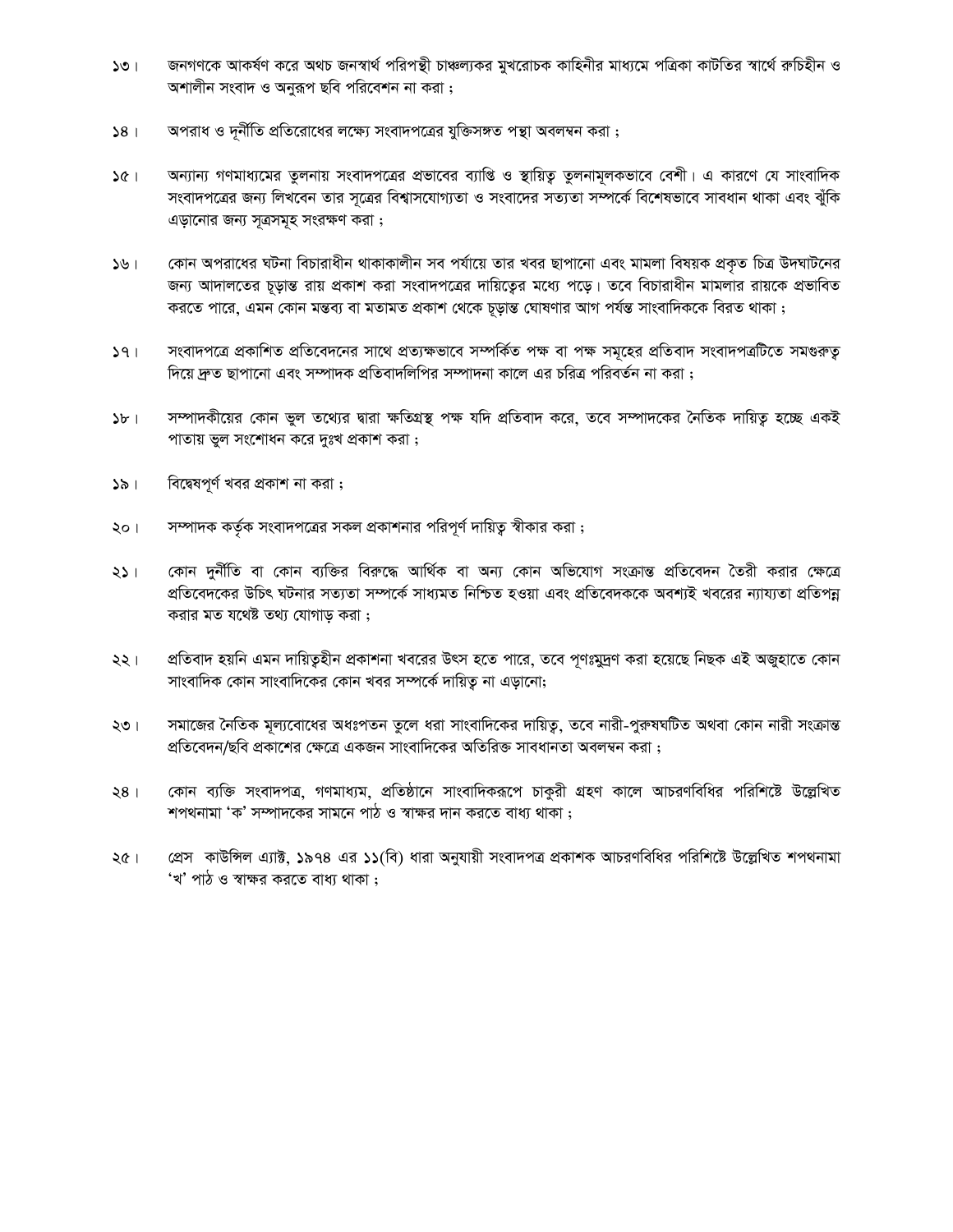## **Code of Conduct 1993(2002 as amended) for the Newspapers, News Agencies**

- 1. Not to publish any news or publication detrimental to National Integrity, Independence, sovereignty, Oneness of State and Constitution of Bangladesh.
- 2. The War of Liberation and its spirit and ideals must be sustained and upheld, and any publication repugnant to it to be stopped.
- 3. It is the responsibility of a journalist to keep people informed of issues which influence or attract them. News and commentaries are to be prepared and published showing full respect to the sensitivity and individual rights of newspaper readers as well as the people.
- 4. Truth and accuracy of information available are to be ensured as far as possible.
- 5. Information received from reliable sources may be published in the public interest induced by honest intention and if facts presented therein are considered trustworthy by logical consideration, then a journalist is to be absolved from any adverse consequence for publication of such news.
- 6. Unconfirmed reports or reports based on rumours shall be verified before publication and if found unreasonable on verification, be withheld from publication.
- 7. News items whose contents are distorted and baseless or whose publication hinges on breach of trust not to be published.
- 8. Newspapers and journalists having the right to express their views on controversial issues and in doing so **:**
	- a. All events should be truthfully reported and views be clearly expressed.
	- b. No report of an event be distorted to influence the readers.
	- c. No news shall be distorted or slanted maliciously either in the main commentary or in the headline.
	- d. Views on main news shall be presented clearly and fairly.
- 9. The editor having the right to publish any advertisement signed by proper authorities in his/her newspaper even if it is apparently against any individual interest should not be slanderous or prejudicial to public interest. If protest is made with regard to such an advertisement, the editor shall print and publish it without any cost.
- 10. Newspapers shall refrain from publishing news which is contemptuous or disrespectful to caste, creed, nationality and religion of any individual or the community or the country. For upholding national unity, communal prejudices and feelings of hatred and malice be discouraged.
- 11. If a newspaper publishes any news which prejudices the interest and good name of an individual, agency, institution or group of people or any special category of people, then the newspaper concerned should provide opportunity to the aggrieved persons or institutions to publish their protest or state their point of view on the matter within a reasonable period of time.